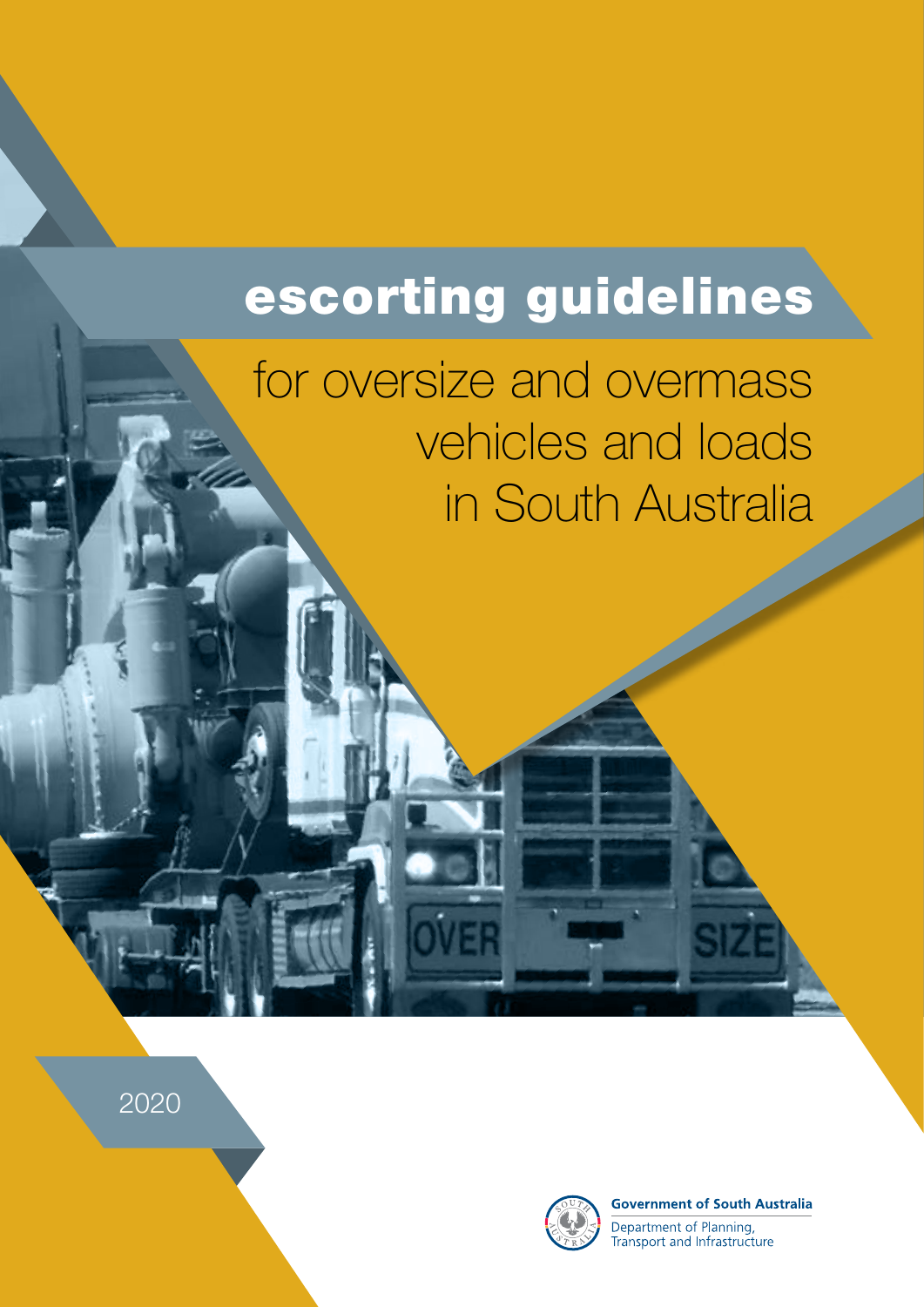# Introduction

This guideline outlines the roles and responsibilities of pilots and escorts which accompany oversize and/or overmass (OSOM) vehicles and loads that are travelling on South Australian roads under an exemption (permit or notice) issued under the *Heavy Vehicle National Law* (HVNL) or the *Road Traffic Act* (RTA). This guideline should be used in conjunction with the exemption applicable for the operation of the vehicle, noting that additional requirements may be applied to some OSOM's via the exemption.

Pilot and escort vehicles are essential in preserving road safety when large oversize loads are moved on the road. Pilot vehicles with appropriate signage provide advance warning to approaching traffic. For larger oversize loads (police) escorts are required for the safe movement of other traffic. Pilot and escort vehicles are defined as follows under the HVNL:

- $\blacksquare$  an escort vehicle means a pilot vehicle that is driven by a police officer or another person authorised to direct traffic under an Australian road law
- a pilot vehicle means a motor vehicle that accompanies an oversize vehicle to warn other road users of the oversize vehicle's presence.

South Australia is divided into three areas for the purpose of determining pilot and escort requirements:

- Adelaide Metropolitan Area:
- Adelaide Hills Area; and
- SA Country Area.

Maps of these areas are located on the *Approved areas or routes* page at [www.sa.gov.au/](https://www.sa.gov.au/topics/driving-and-transport/heavy-vehicles) [heavyvehicles](https://www.sa.gov.au/topics/driving-and-transport/heavy-vehicles) – *Operating a heavy vehicle*.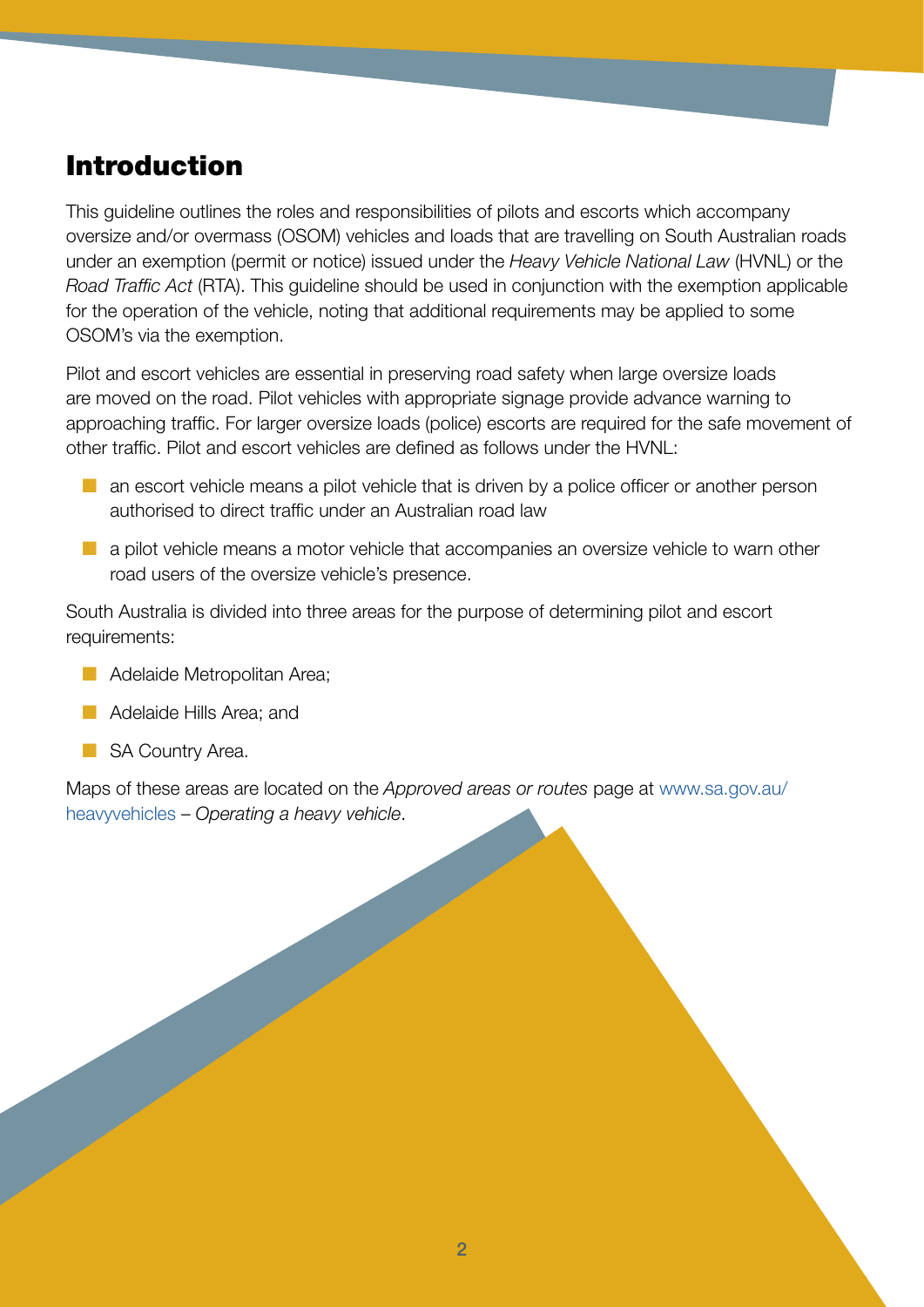# 1. Pilot and Escort Vehicle Eligibility

Pilot and escort vehicles must comply with the requirements of Schedule 8 of the [Heavy Vehicle](https://www.legislation.qld.gov.au/view/whole/html/inforce/current/sl-2013-0077)  [\(Mass, Dimension and Loading\) National Regulation](https://www.legislation.qld.gov.au/view/whole/html/inforce/current/sl-2013-0077) to be eligible to escort an oversize load:

- Pilot and escort vehicles (Schedule 8 Part 1, Division 5):
	- $\bullet$  Requirements for a pilot vehicle (including vehicle size and warning sign) s26
	- Requirements for an escort vehicle (including vehicle size and warning sign) s27
	- Headlights on a pilot or escort vehicle (low-beam headlights switched on during the daytime) – s28
	- $\bullet$  Restriction on what a pilot or escort vehicle may carry  $-$  s29
	- Where a pilot vehicle must be driven s30
	- Communication between drivers s31
- Warning light (Schedule 8, Part 3, Division 1)
	- $\bullet$  Characteristics of warning light s35
	- Visibility of warning lights s36
	- $\bullet$  Switch for warning lights to be within easy reach s37
	- Warning lights to be on if required, and off if not S38
- Warning sign (Schedule 8, Part 3, Division 2)
	- Face of warning sign (outlines surface material requirements s41
	- Other specifications for warning signs (such as display and maintenance) s42
	- $\bullet$  Size and shape of warning sign  $-$  s49
	- $\bullet$  Faces of warning sign  $-$  s50
	- $\bullet$  Fitting warning sign s51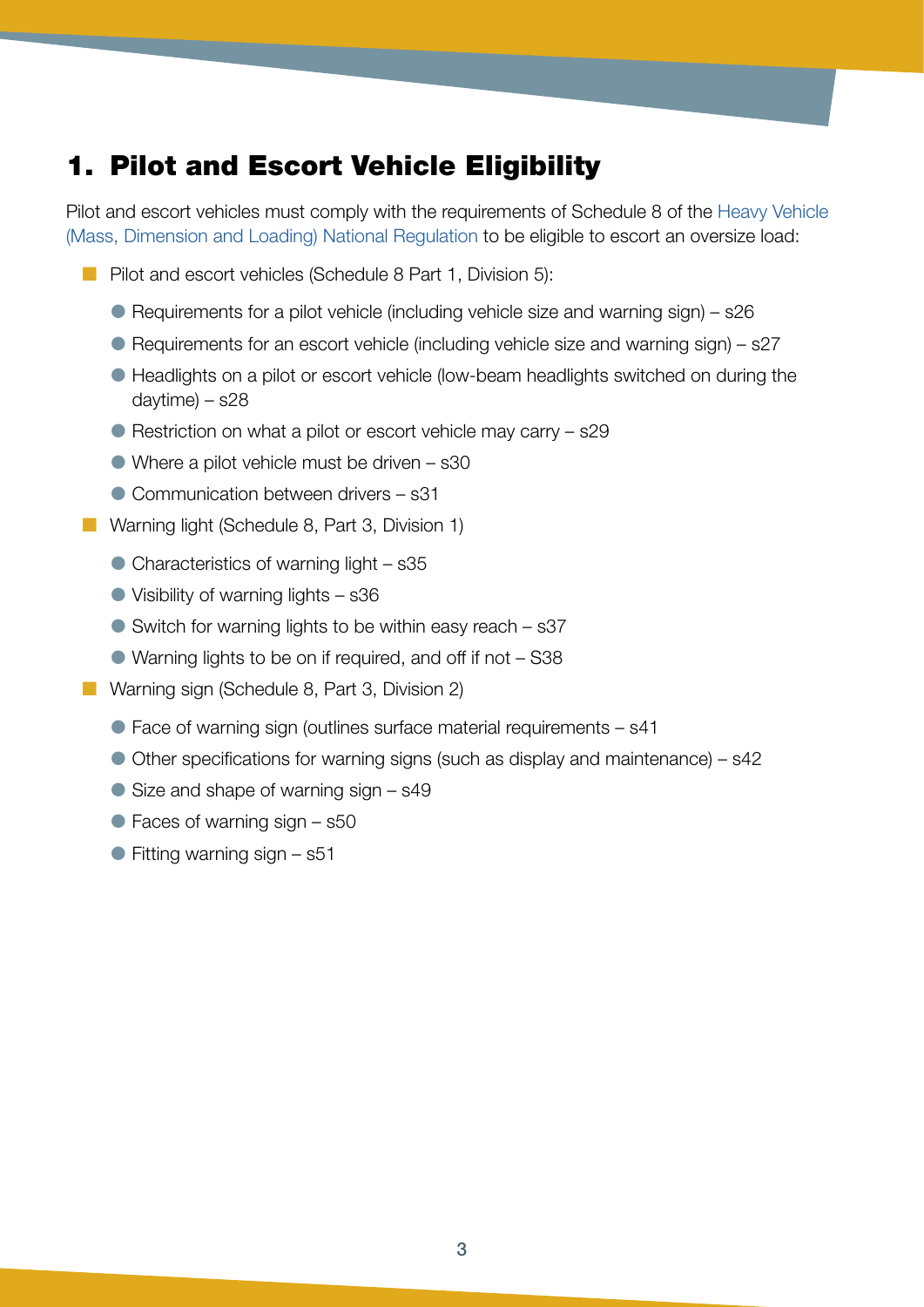# 2. Exemptions from Road Rules

[Rule 311](https://www.legislation.sa.gov.au/LZ/C/R/Australian%20Road%20Rules.aspx) of the Australian Road Rules exempts the pilot vehicle operator or escort driver from a number of road laws such as giving way, traffic signs and road markings, keeping left and overtaking, provided that the following requirements are met:

- $\blacksquare$  it is not practicable for the driver to comply with the provision; and
- $\blacksquare$  the driver is taking reasonable care; and
- $\blacksquare$  the driver is complying with any other relevant law of this jurisdiction relating to oversize vehicles, including the conditions of any permit or authority issued in relation to the oversize vehicle.

Note: The Rule does not exempt the driver of a vehicle escorting or piloting an oversize vehicle from obeying traffic lights or arrows. Where an oversize load proceeds through a traffic light or traffic arrow, and the pilot is not legally able to follow; the oversize load is required to wait for the pilot to continue, noting that the oversize load can continue to a safe location clear of the intersection. With 2 pilots the front pilot may be required to drop behind to cover the load.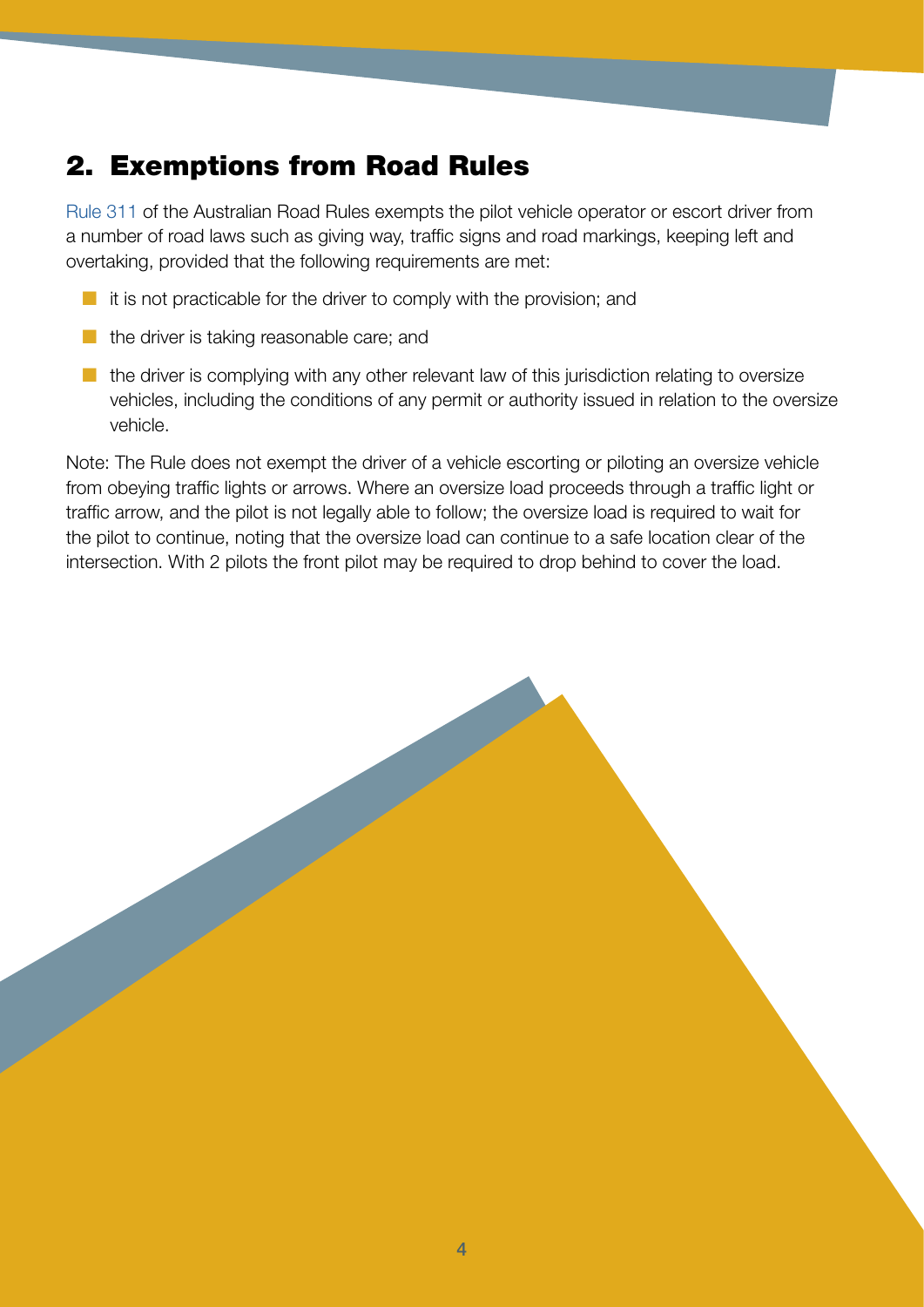# 3. Pilot Vehicle Operating Guidelines

## 3.1 Role and Responsibilities

The pilot vehicle operator must at all times:

- $\blacksquare$  provide a visual advance warning, by means of signs and warning lights, to other road users of the approach of an oversize vehicle using the road;
- maintain the pilot vehicle in an appropriate position in relation to the oversize vehicle to provide adequate warning to other road users of the presence of the oversize vehicle, taking into account traffic speed, weather, visibility and other driving conditions;
- inform oncoming or overtaking vehicles, by radio where possible, of load dimensions;
- $\blacksquare$  inform the oversize vehicle driver, by radio, of oncoming traffic, road conditions, bridge and traffic light status, clearance of load from trees and obstacles etc;
- $\blacksquare$  assess potential hazards and inform the driver of the oversize vehicle accordingly;
- **EX provide 'rear vision' when required due to load width.**

#### 3.2 Traffic Control

- $\blacksquare$  Pilot vehicle operators do not have the power or authority to direct traffic, however they may position their pilot vehicle in such manner within the appropriate traffic lane to prevent other traffic conflicting with turning manoeuvres of the oversize vehicle.
- $\blacksquare$  The above duties must be performed in a manner consistent with the requirements of the [Road Traffic Act 1961](https://www.legislation.sa.gov.au/LZ/C/A/ROAD%20TRAFFIC%20ACT%201961.aspx) and [Rule 311](https://www.legislation.sa.gov.au/LZ/C/R/Australian%20Road%20Rules.aspx) of the Australian Road Rules.

## 3.3 Clarification

While pilot(s) and/or escort(s) may be required as part of the exemption, the driver of the oversize vehicle and load remains responsible for the movement of the vehicle on road and complying with all conditions of the exemption.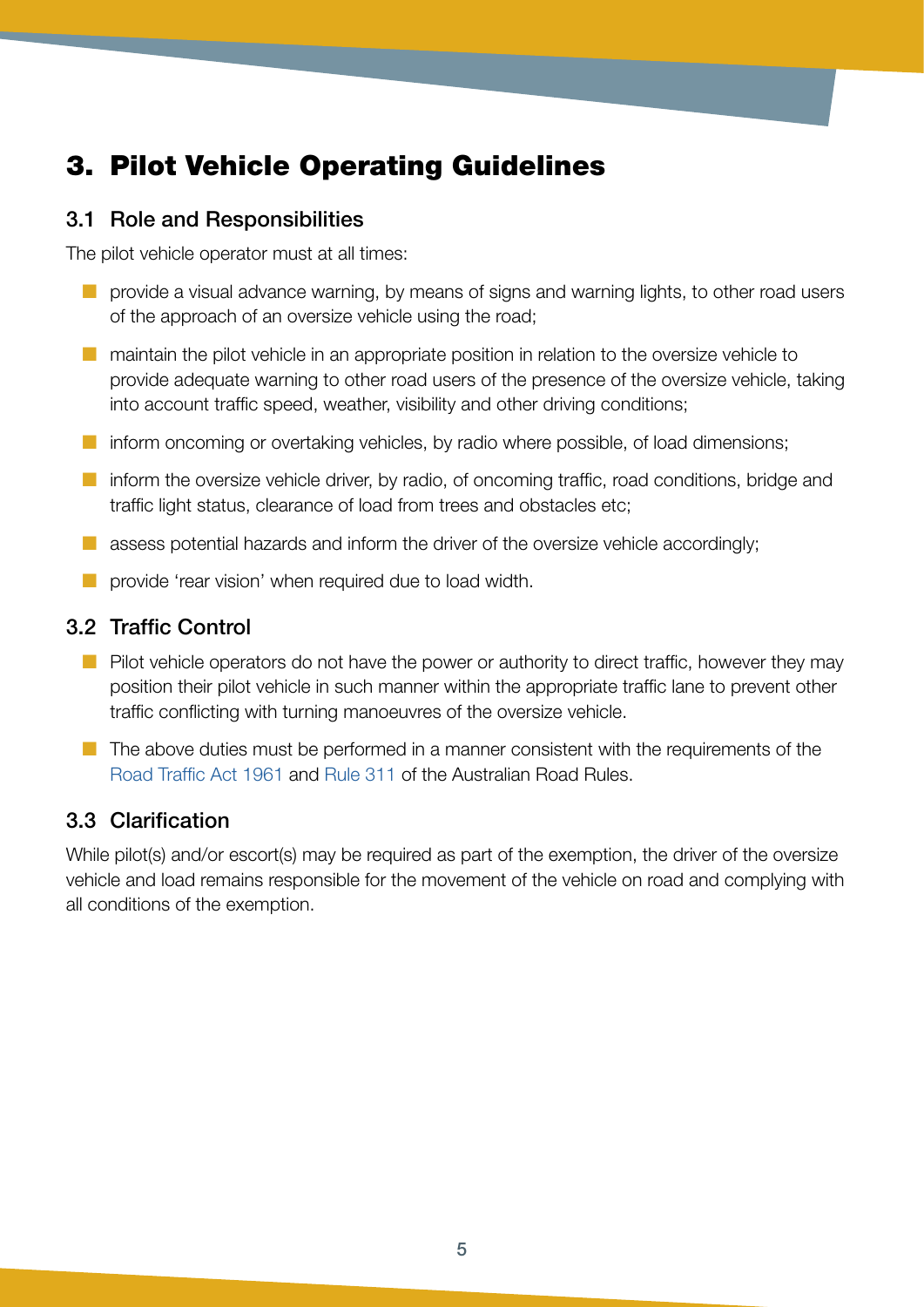# 4. Positioning a Pilot Vehicle(s)

The distance between the pilot vehicle and the oversize vehicle should be adjusted to suit traffic and road conditions to ensure sufficient warning to other road users. Factors that could influence the distance between the pilot and oversize load are:

- $\blacksquare$  traffic volumes
- ¢ approaching vehicle speed
- ¢ proportion of commercial vehicle traffic
- road alignment and sight distance.

## 4.1 Adelaide Metropolitan Area

Due to the higher traffic volumes and multi-lane carriageways in the metropolitan area, pilot vehicle operator(s) must remain as close as practical to the oversize vehicle without impeding its passage.

If two pilots are required as a condition of the exemption and the vehicle is operating on a multilane carriageway, the rear pilot should position their vehicle to 'block' lanes (within the parameters of Section 2) when the oversize vehicle is turning, to prevent other road users from colliding with the vehicle/load.

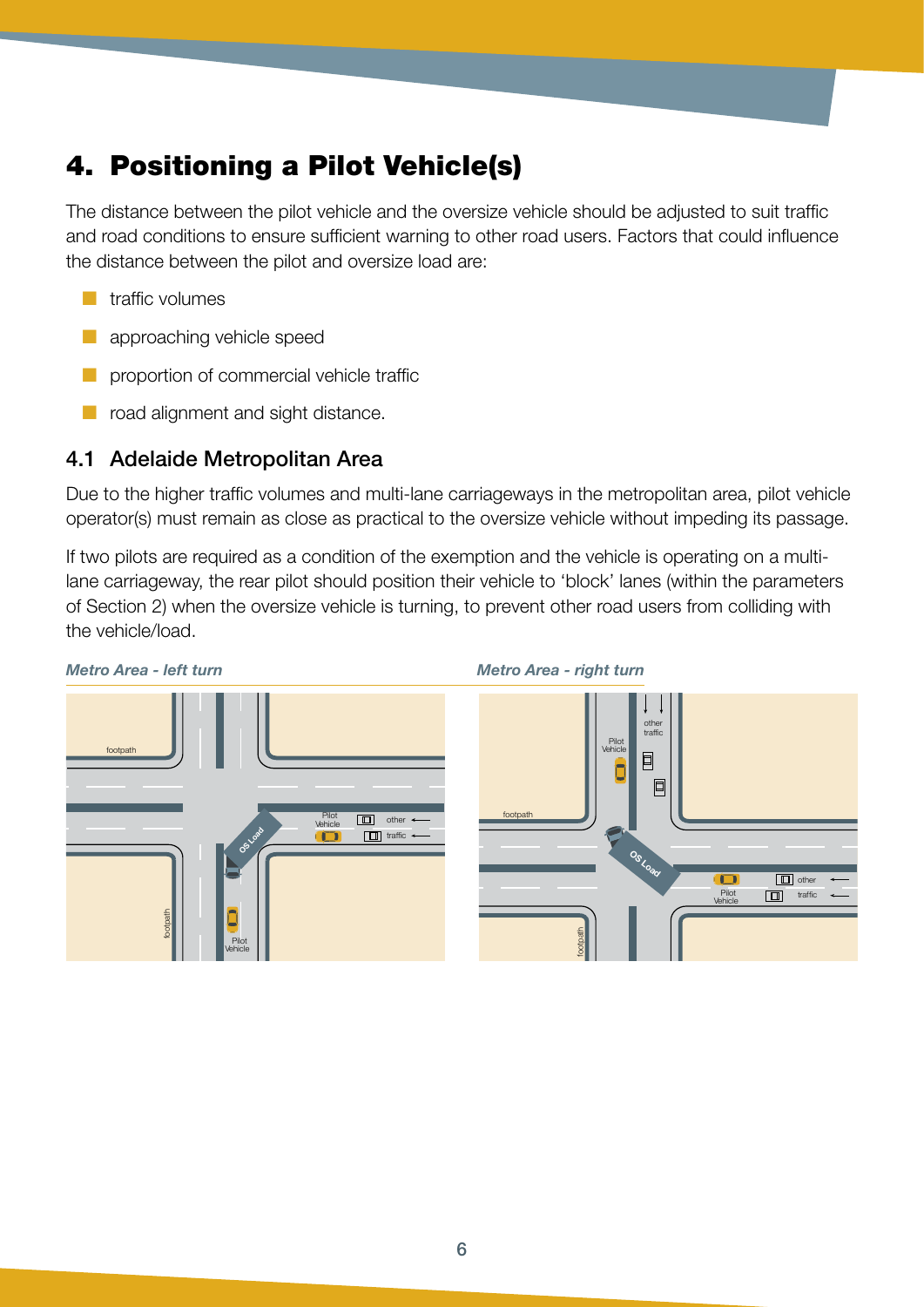## 4.2 Adelaide Hills

The pilot vehicle operator(s) should generally be positioned well ahead and/or well behind the oversize vehicle in order to provide sufficient advanced warning to approaching traffic of an oversize vehicle.



*Adelaide Hills road - one lane in each direction*

## 4.3 SA Country Areas

The pilot vehicle operator(s) should be positioned well ahead and/or well behind the oversize vehicle depending on the traffic volumes and road conditions in order to provide sufficient advanced warning to approaching traffic of an oversize vehicle.



*Country road - one lane in each direction*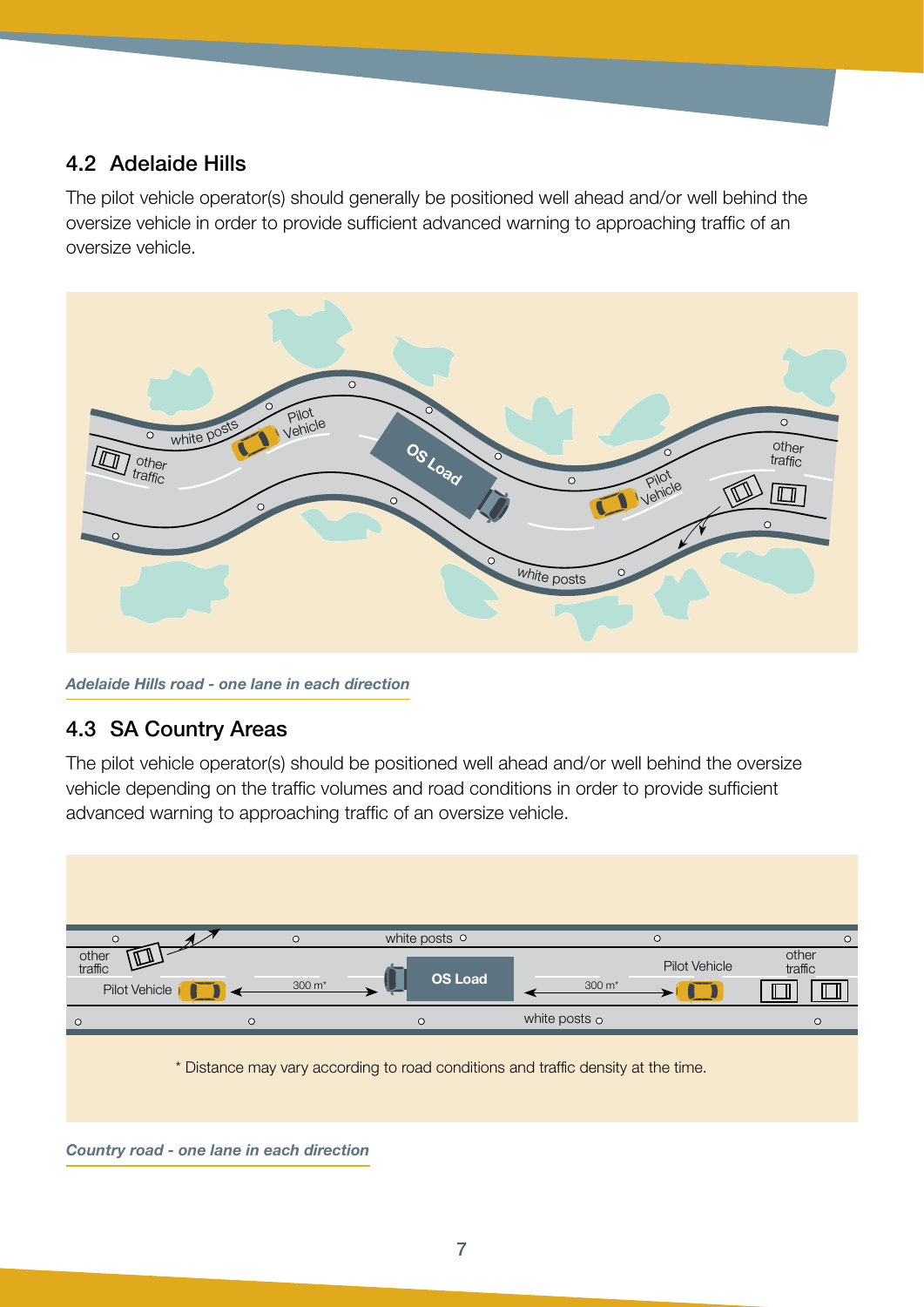# 5. Role of Police Escorts

#### 5.1 Role and Responsibilities

- $\blacksquare$  The role of police escorts is to maintain the safe and efficient flow of traffic around the oversize load, to minimise inconvenience to other motorists and ensure that no damage is caused to property.
- $\blacksquare$  Police escorts manage the flow of traffic where authorised personnel such as utility providers or road infrastructure personnel are present and are required to lift electricity or telecommunication lines, or remove and/or replace roadside signs and lights etc.
- Police may travel in front or behind the oversized load to achieve a corridor of safety for the load to progress along the required route. [Section 6](#page-8-0) of these guidelines explains general police vehicle positioning, which may vary to deal with changing conditions encountered along the route and is risk assessed to ensure the safety of all road users.

## 5.2 Checks Undertaken by Police

- The police officer in charge of escorting the vehicle/load will verify the following requirements prior to the move proceeding:
	- Exemption (Permit)
		- Is the permit valid for the date and time the journey is to commence?
		- Do the dimensions of the oversize vehicle/load match what is specified on the permit?
		- Are all parties (pilot(s) and operator of the vehicle) familiar with the route including any special requirements or conditions, e.g. wrong side of the road, travel down the centreline of bridges, diagonally through traffic lights etc. at certain points?
		- Are there any other conditions specified in the exemption that must be complied with that may affect the safe passage of the vehicle or impact on other road users?
	- Oversize Vehicle and Pilot Vehicle(s)
		- Are all vehicles roadworthy, registered appropriately, displaying legislated signs and warning lights as required for their individual tasks?
	- **O** Drivers Licences
		- Are the licences of the drivers of the oversize vehicle and pilot vehicle/s current and valid?
	- Radio Communication
		- Confirm that the oversize vehicle, pilot vehicles and police escort vehicles all have operational radio communication so that all parties can communicate.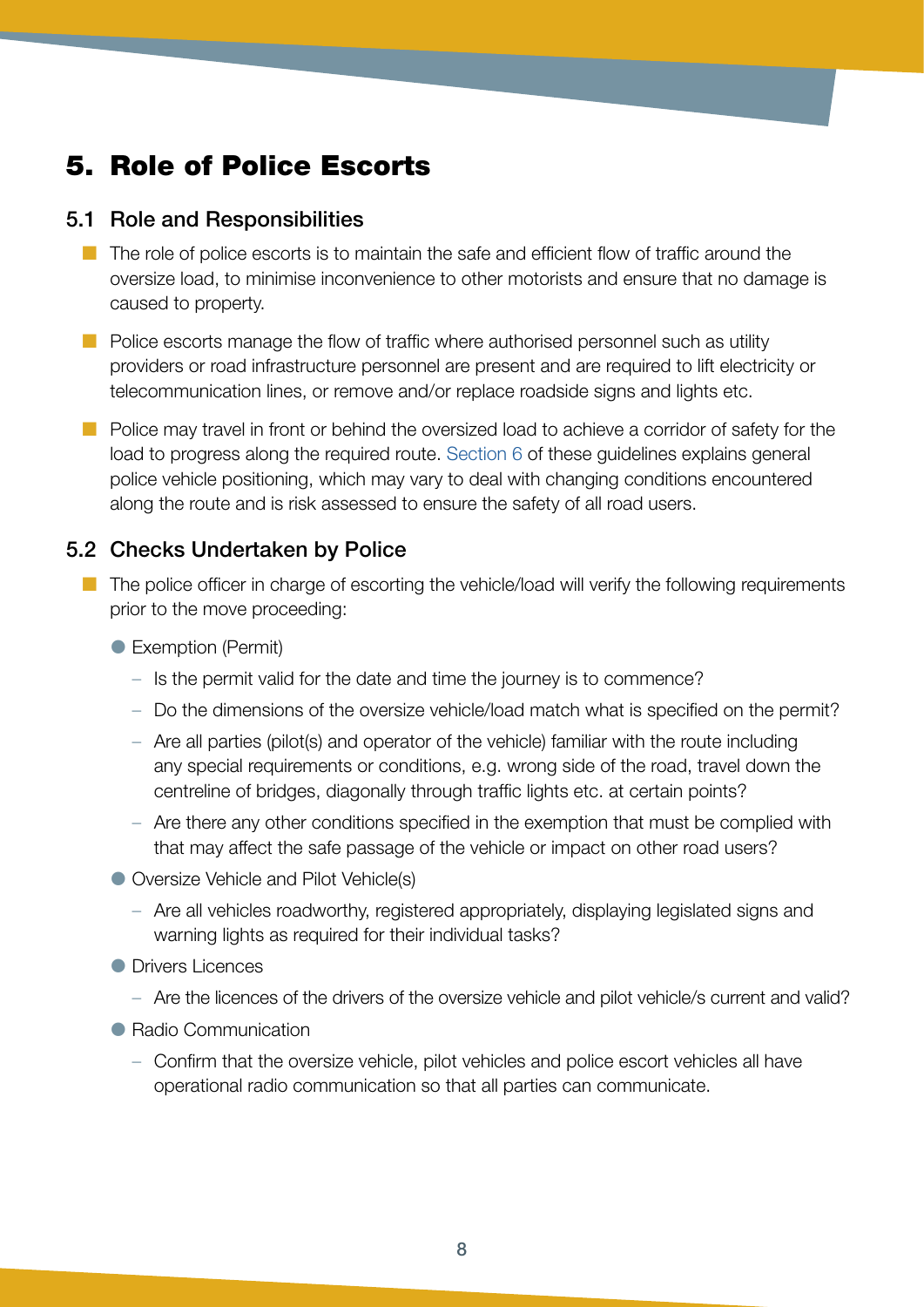# <span id="page-8-0"></span>6. Positioning an Escort Vehicle(s)

#### 6.1 One Police Escort

- $\Box$  On a road with one lane in each direction, a police escort that is required to accompany the oversize vehicle will generally be positioned behind the first pilot, with any second pilot behind the load.
- $\blacksquare$  On roads where opposing traffic is separated by a median strip, police may travel at the front or rear of the oversized vehicle, except at intersections where police will take up a position ahead of the oversize vehicle to stop traffic ensuring safe passage of the oversize vehicle through the intersection.



#### *Road with one lane in each direction*

| white posts o     |                            | $\Omega$                | $\sim$                   |
|-------------------|----------------------------|-------------------------|--------------------------|
| ╙                 | other<br>traffic<br>$\Box$ |                         |                          |
|                   |                            |                         |                          |
| Police<br>Vehicle | <b>OS Load</b>             |                         | other traffic            |
|                   |                            | $\Box$<br>Pilot Vehicle |                          |
| $\circ$           | $\circ$                    |                         | <sup>o</sup> white posts |
|                   |                            |                         |                          |
|                   |                            |                         |                          |
|                   |                            |                         |                          |

*Road with multi-lanes*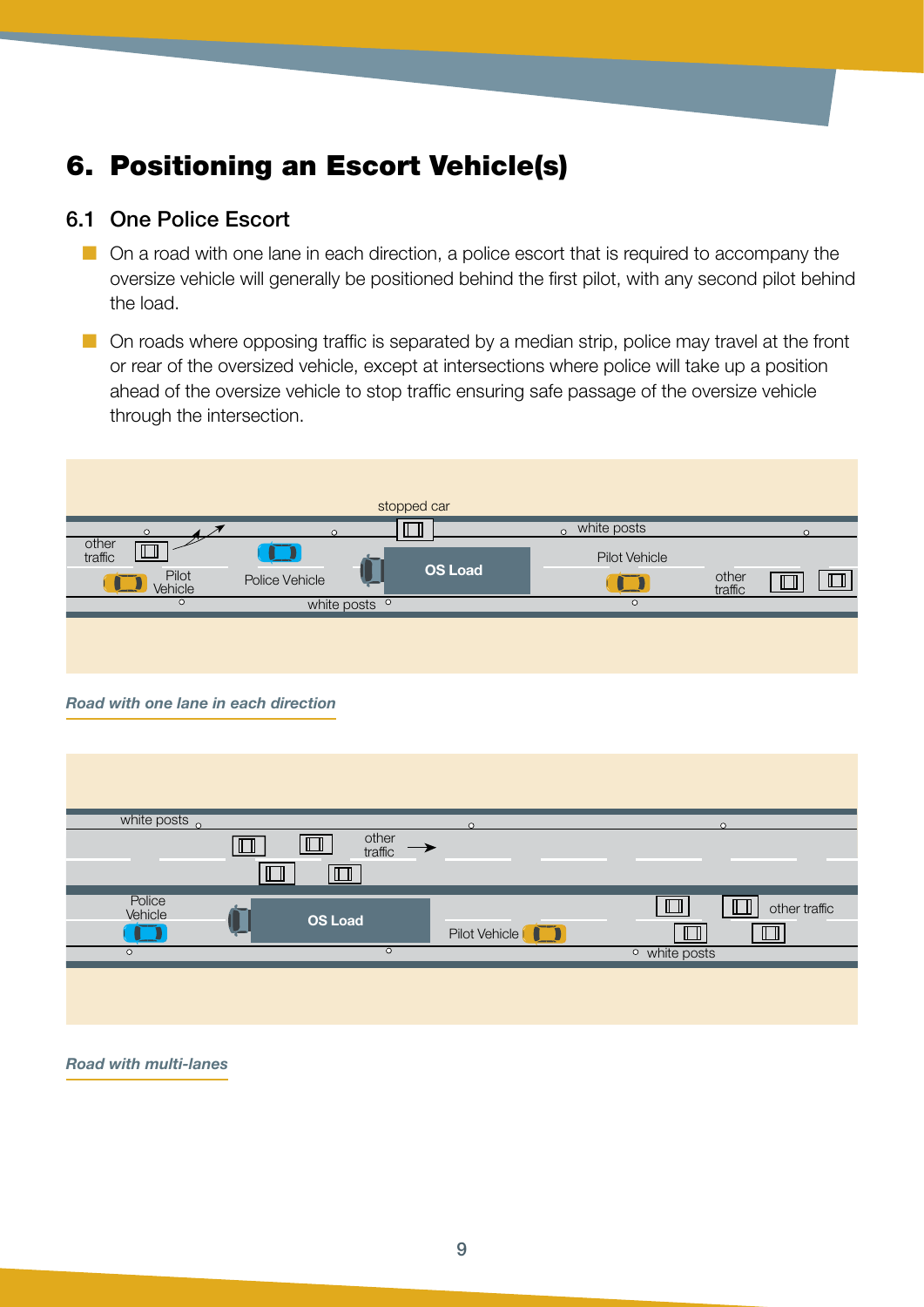# 6.2 Two Police Escorts

On country roads if two police escorts are required, these escorts will travel in front of the oversize vehicle and may be up to 500m apart.

On multi-lane roads there will generally be one escort at the front and one escort at the rear of the oversize vehicle.

| $\circ$                                                                      | white posts $\circ$                                    | $\circ$        |                  |
|------------------------------------------------------------------------------|--------------------------------------------------------|----------------|------------------|
| other<br>traffic<br>Pilot<br>$\mathbf{L}$<br>Vehicle<br><b>Support Forms</b> | Police<br>Vehicle<br><u> 22 J</u><br>Police<br>Vehicle | <b>OS Load</b> | Pilot<br>Vehicle |
| $\circ$                                                                      | o white posts                                          |                | $\circ$          |
|                                                                              |                                                        |                |                  |

*Road with one lane in each direction*

#### 6.3 Three Police Escorts

- $\blacksquare$  Three police escorts are generally used at night or where loads are greater than 8 metres wide, which on a road with a lane in each direction can take up both lanes restricting traffic flow.
- $\blacksquare$  Three police escorts normally operate with two escorts at the front and one escort at the rear; in this situation:
	- $\bullet$  the first forward police escort travels out in front of the oversize vehicle to direct traffic off the road at suitable locations to stop and wait until the load has passed;
	- the second forward police escort travels in front of the oversize vehicle to ensure that no vehicles travel down the road into the oncoming oversize vehicle and to check that stopped vehicles are sufficiently off the road to ensure passage of the oversize vehicle;
	- $\bullet$  the rear escort controls traffic at the rear of the load assisting the pilot when overtaking is allowed.



*T-Junction with one lane in each direction*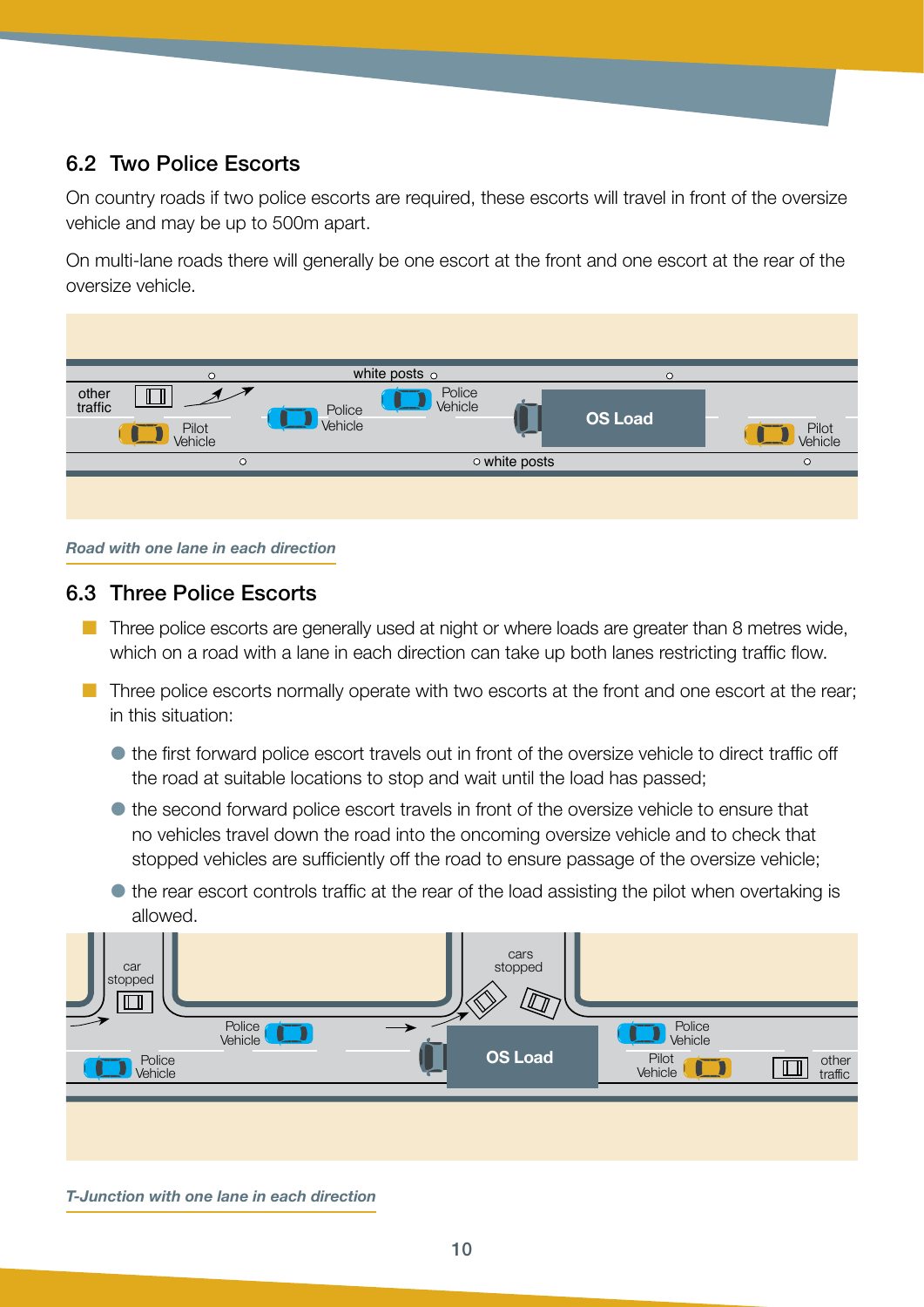## 6.4 Four or more Police Escorts

- Four police escorts are generally used to escort large loads in the metropolitan area or in locations that may have infrastructure or road geometry requiring the oversize load to travel at slow speed and/or make adjustments when manoeuvring the load to its destination, this includes for night travel.
- Their role is to direct traffic at intersections and also past the load at various points albeit at a reduced speed to keep the traffic flowing.

#### 6.5 Escorts for Convoy Travel

- Convoy travel will only be permitted while police escorts are in attendance.
- A minimum of two police escorts will accompany this type of operation and will be positioned dependent on the oversize loads dimensions and the topography of the location.
- Additional police escorts may be necessary for larger loads or where the road geometry results in slow or difficult manoeuvring.

| $\circ$                                               |                                                       |                   | white posts $_{\circ}$ | $\circ$        |                            |
|-------------------------------------------------------|-------------------------------------------------------|-------------------|------------------------|----------------|----------------------------|
| other<br>traffic<br>Pilot<br>$\Box$<br><b>Vehicle</b> | $\Box$<br>Police <sup></sup><br><u>U J</u><br>Vehicle | Police<br>Vehicle | <b>OS Load</b>         | <b>OS Load</b> | Pilot<br>$\Box$<br>Vehicle |
|                                                       | o white posts                                         |                   | $\circ$                |                | $\circ$                    |
|                                                       |                                                       |                   |                        |                |                            |

*Road with one lane in each direction*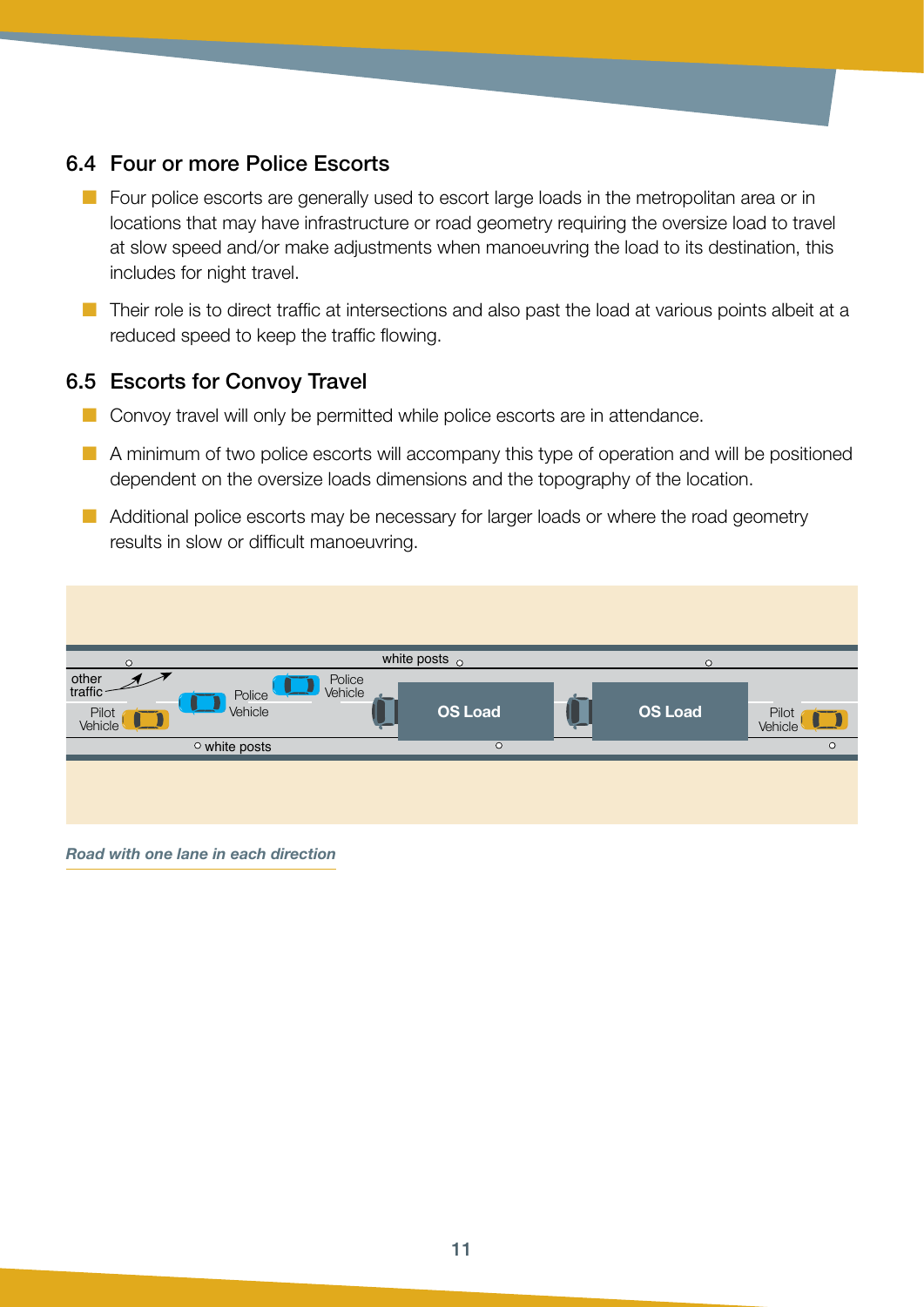# 7. General Requirements

## 7.1 Restrictions on towing and loading

A pilot vehicle or police escort vehicle that is accompanying an oversize vehicle must not tow a trailer or carry a load, but may carry tools, equipment or substances for use in connection with the oversize vehicle or combination that it is accompanying, or for restraining the load on that oversize vehicle or combination.

## 7.2 Exclusion Times

Where an oversize load requires a police escort, travel will not be permitted:

- $\blacksquare$  on South Australian public holidays;
- **th** during public holiday periods; or
- $\blacksquare$  when major events occur.

A public holiday period means a period of three or more consecutive days covering a declared SA public holiday and adjacent weekend days (for example Easter and every long weekend); and the period between 23 December and 3 January (inclusive).

## 7.3 Convoy Travel

Convoy travel means two oversize heavy vehicles travelling together within a singular controlled movement. All vehicles travelling in convoy must have an exemption that allows convoy travel to be undertaken.

Vehicles travelling in convoy will be escorted from their origin to destination within South Australian borders. The times and days for convoy travel are at police discretion, which is designed to increase flexibility for operators transporting oversize loads. The convoy travel condition is:

*Two pilots and a minimum of two (2) escorts and up to four (4) escorts to accompany the permit vehicles, with the time and days of travel at the discretion of the SA Police Escort Section.*

## 7.4 Night Travel

The [Heavy Vehicle \(Mass, Dimension and Loading\) National Regulation](https://www.legislation.qld.gov.au/view/whole/html/inforce/current/sl-2013-0077) provides for night travel for Class 1 vehicles up to 3.1m wide and 22m in length under an appropriate exemption (notice or permit).

Night travel will be considered within South Australia (excluding the Adelaide Hills Area) taking into account safety implications, the size and nature of the load and route characteristics with the pilot and escort requirements.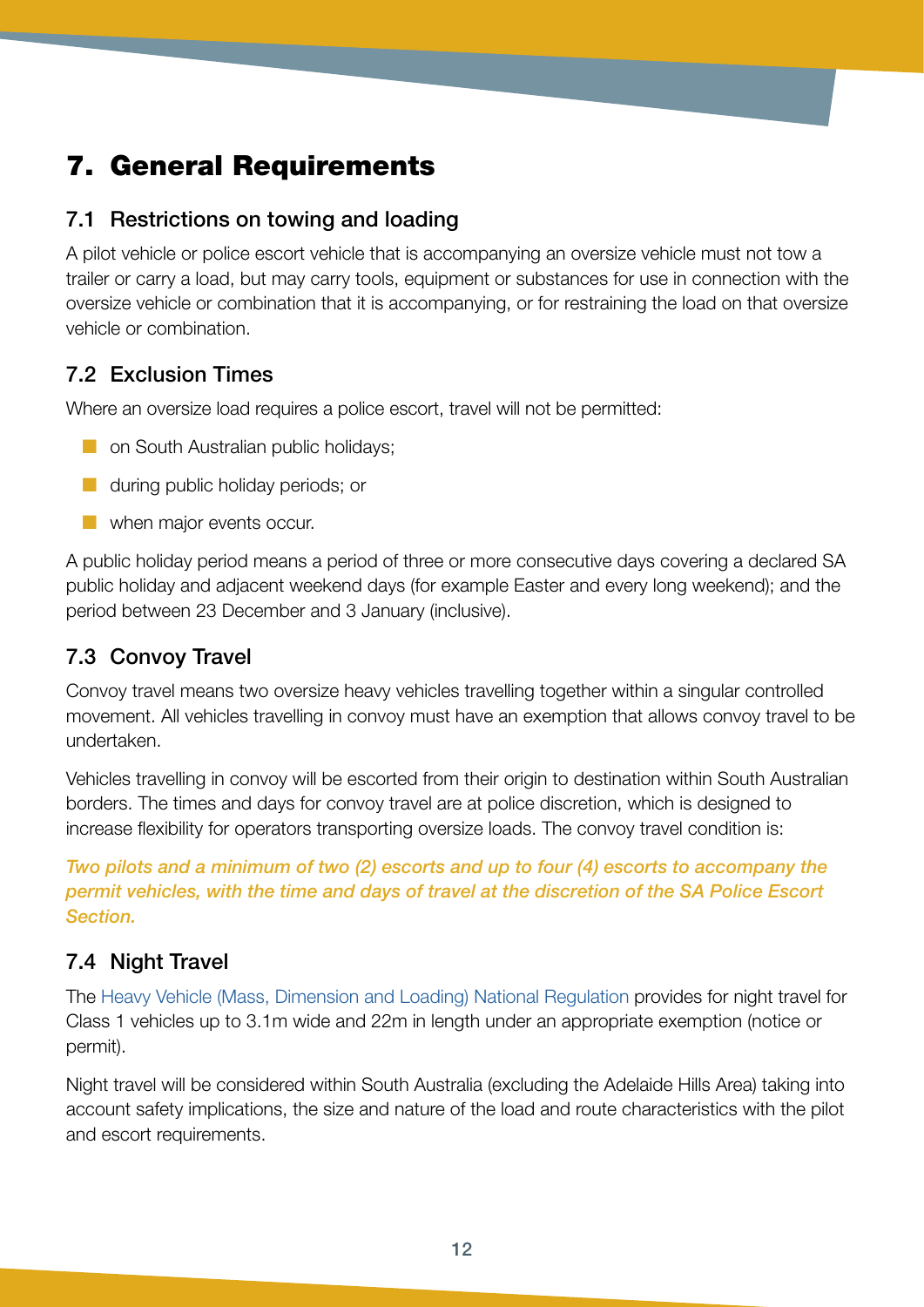#### **Adelaide Metropolitan Area**

| Escort Requirements for Night Travel for Class 1 and 3 Vehicles and Loads in the<br><b>Adelaide Metropolitan Area</b> |                                            |                          |  |  |
|-----------------------------------------------------------------------------------------------------------------------|--------------------------------------------|--------------------------|--|--|
| <b>Dimensions of Vehicle</b><br>including load                                                                        | Minimum Number of<br><b>Pilot Vehicles</b> | <b>Escort Vehicles</b>   |  |  |
| Width $>3.1m$ and up to 4.0m and/<br>or length >22m and up to 30m                                                     | 2 pilot vehicles required                  | nil                      |  |  |
| Width $>$ 4.0m and/or Length $>$ 30m                                                                                  | 2 pilot vehicles required                  | Up to 3 escorts required |  |  |

Travel within the Adelaide Metropolitan Area is prohibited between the hours of 7am to 9am and 4pm to 6pm Monday to Friday inclusive. The Adelaide Metropolitan Area curfew times remain unchanged. If an unexpected delay or other circumstances result in the curfew being missed, continued travel is not permitted.

#### **SA Country Area**

Night travel in the SA Country Area will be considered on a special assessment.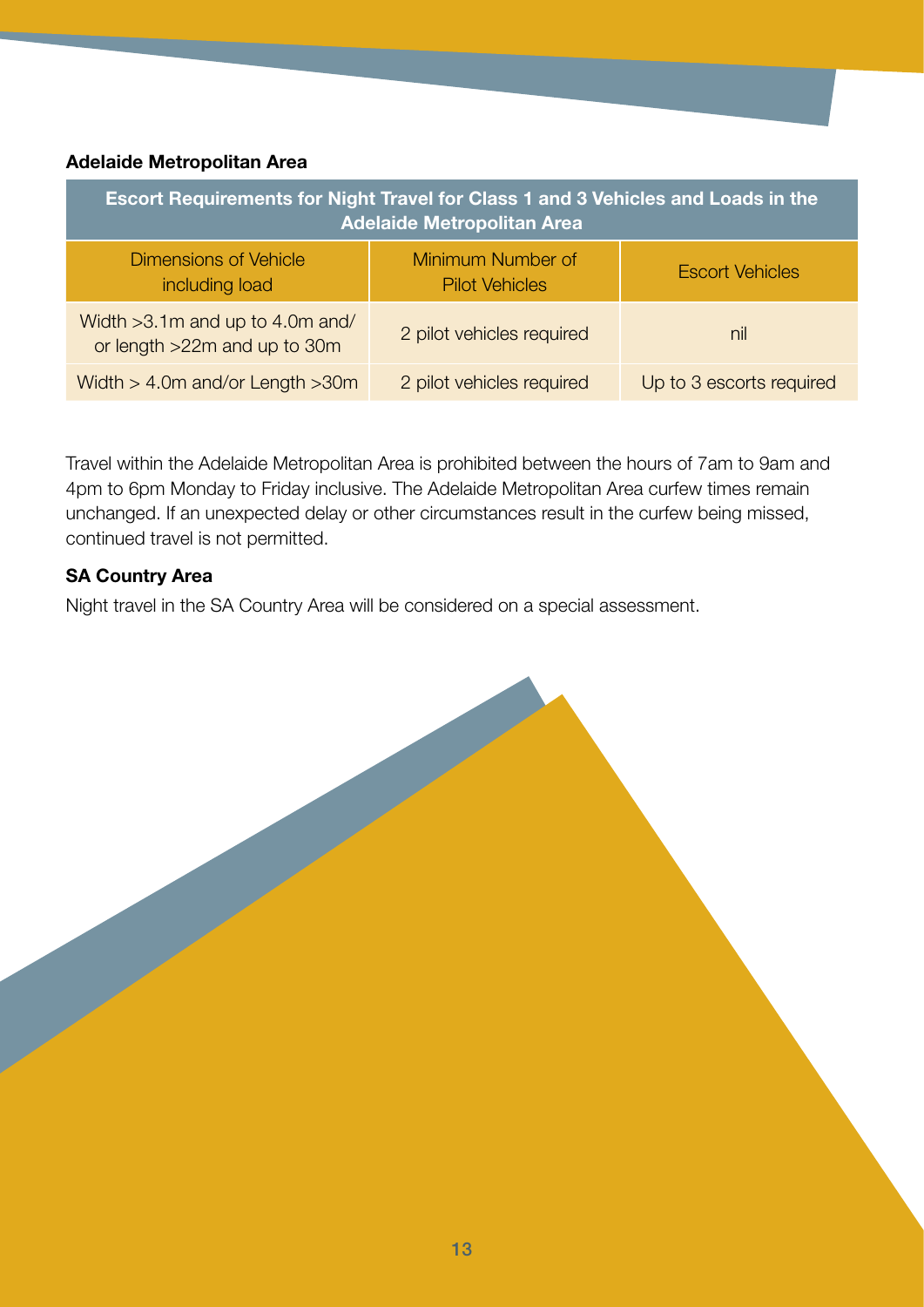# 8. Minimum Daytime Pilot and Escort Requirements for Oversize Vehicles

South Australia is divided into three areas for the purpose of determining pilot and escort requirements:

- Adelaide Metropolitan Area;
- Adelaide Hills Area; and
- SA Country Area.

Maps of these areas are located on the *Approved areas or routes* page at [www.sa.gov.au/](https://www.sa.gov.au/topics/driving-and-transport/heavy-vehicles) [heavyvehicles](https://www.sa.gov.au/topics/driving-and-transport/heavy-vehicles) – Operating a heavy vehicle.

#### 8.1 Adelaide Metropolitan Area



#### *Minimum Pilot and Escort Requirements - Adelaide Metropolitan Area*

Note: \* Escort(s) may be required in addition to or in lieu of a third pilot. This will be determined on a case by case basis taking into consideration the time and date of movement, traffic volumes, requested route, number of turn movements and road geometry.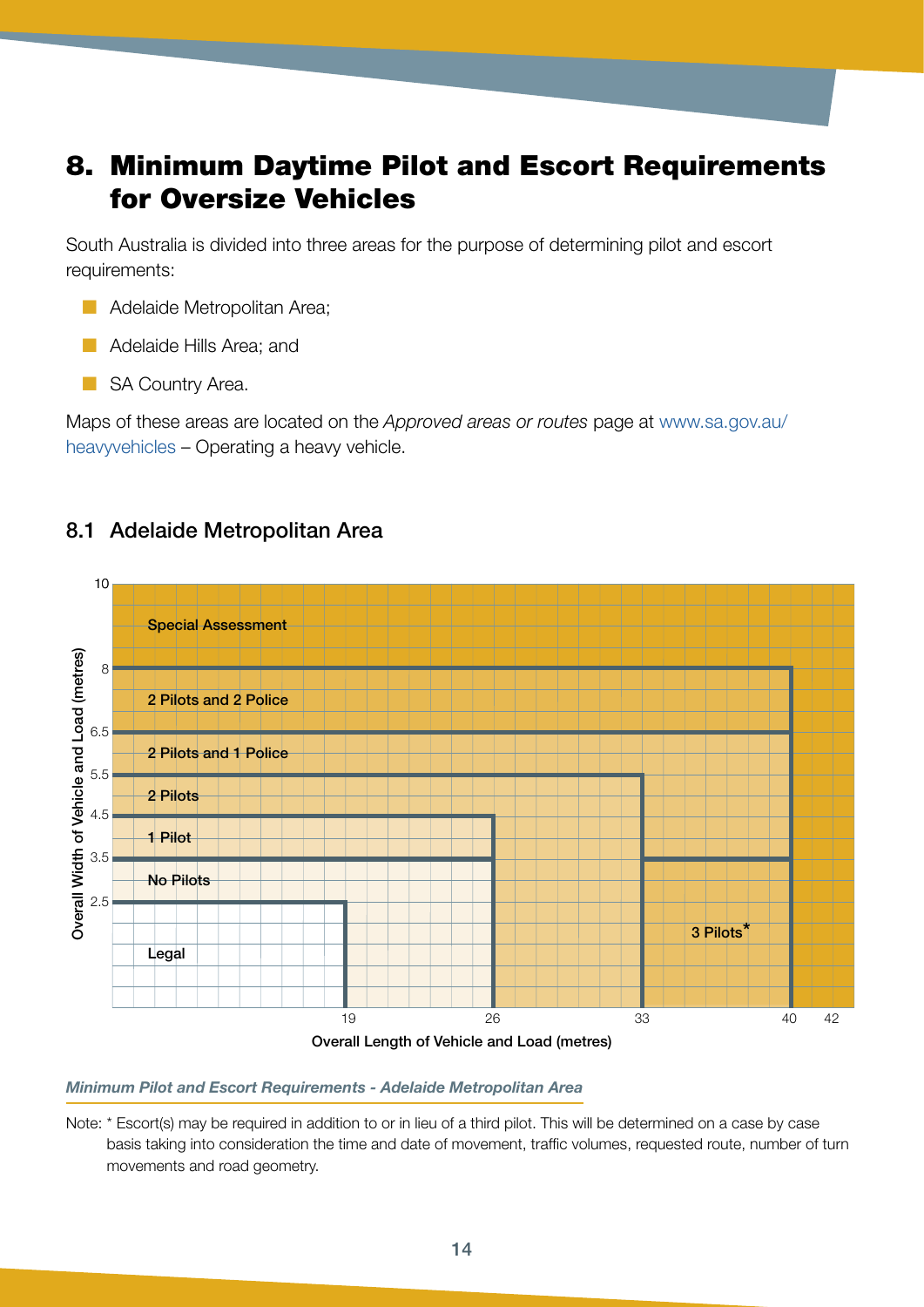#### 8.2 SA Country Area



Overall Length of Vehicle and Load (metres)

#### *Minimum Pilot and Escort Requirements - SA Country Area*

Note: \*Escort(s) may be required in addition to or in lieu of a third pilot. This will be determined on a case by case basis taking into consideration the time and date of movement, traffic volumes, requested route, number of turn movements and road geometry.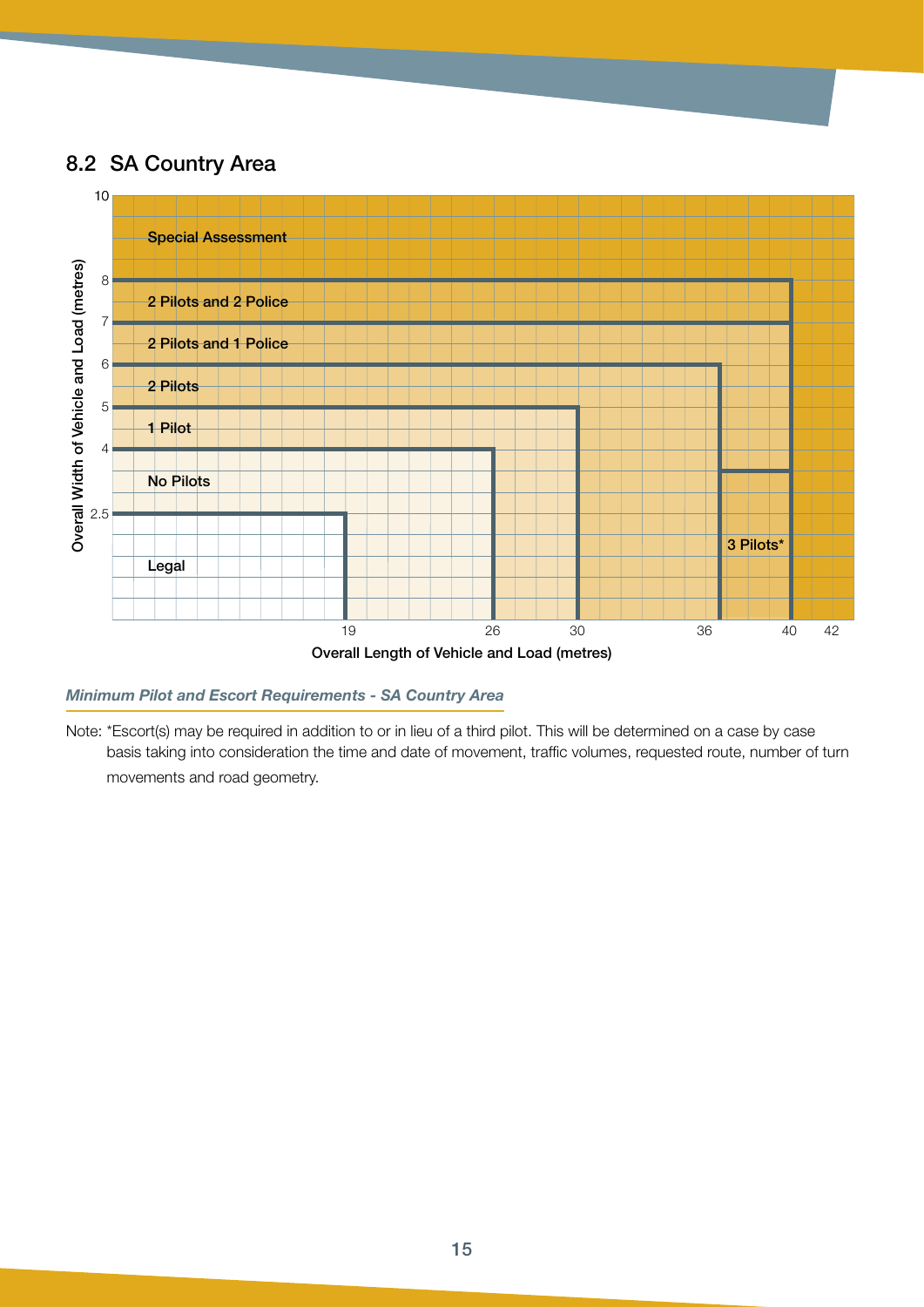#### 8.3 Adelaide Hills Area

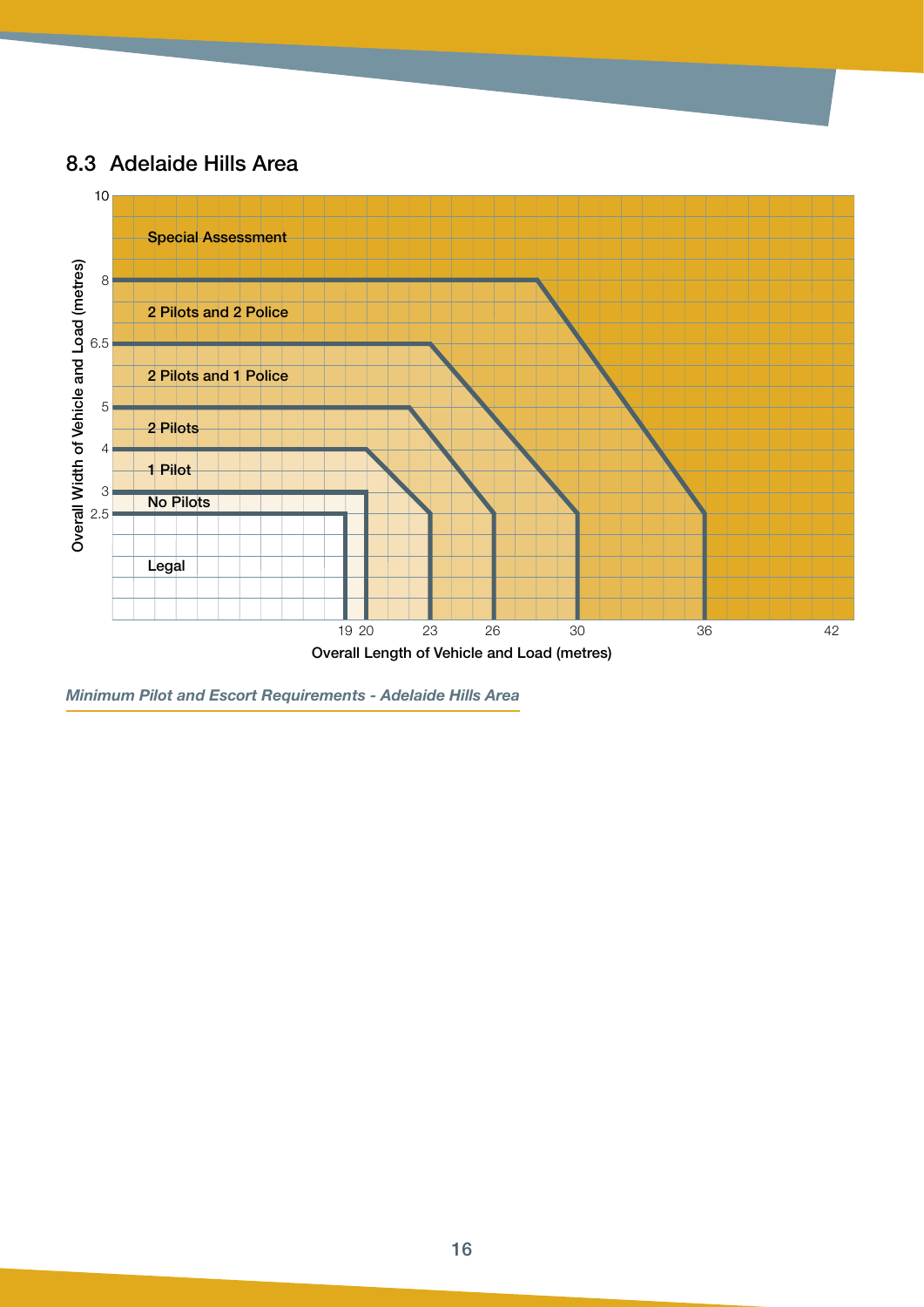## 8.4 Exceptions to Minimum Requirements

The pilot and escort requirements described earlier are the minimum level, factors such as traffic volumes, terrain, accident history and the safety of other road users may vary these requirements. Outlined below are areas of the state where variation to the minimum requirements may be required.

#### **Areas of the State where additional escorts are required**

The DPTI Road Manager or the SA Police Escort Section may apply additional escorts if necessary to ensure the safety of other road users. Outlined below is an example of some of the locations where additional escorts may be required. A full list of locations is available in the [Oversize and](https://www.sa.gov.au/topics/driving-and-transport/heavy-vehicles/operating-a-heavy-vehicle/oversize-and-overmass-vehicles)  [overmass vehicles.](https://www.sa.gov.au/topics/driving-and-transport/heavy-vehicles/operating-a-heavy-vehicle/oversize-and-overmass-vehicles)

- Lonsdale to north of the Adelaide Metropolitan Area
- Marion Road/Sir Donald Bradman Drive
- Sturt Highway between Truro and Accommodation Hill (East and West)
- Corner of Ryan Avenue and Gorge Road, Athelstone to Chain of Ponds
- Victor Harbor Road, Mount Compass to intersection Victor Harbor Road/Welch Road, Hindmarsh Valley

#### **SA Country Variation**

For travel in remote areas (off major highways) north of a line joining Cockburn, Lyndhurst, Woomera and Yalata, police escorts will not normally be required.

#### **Escorts for travel over structures**

Operators must have SA Police in attendance to preserve safety and direct traffic whilst travelling over the following structures:

When vehicles and/or loads exceed 3.5m in width:

■ Hindmarsh Island Bridge – Goolwa Police

When vehicles and/or loads exceed 4.0m in width:

- Port Augusta Bridge Port Augusta Police
- Swanport Bridge Murray Bridge Police
- Berri Bridge Berri Police
- Blanchetown Bridge Blanchetown Police
- Kingston Bridge Barmera Police

To arrange police escort at the above sites please phone 131 444. Prior arrangement is required in order to avoid delays.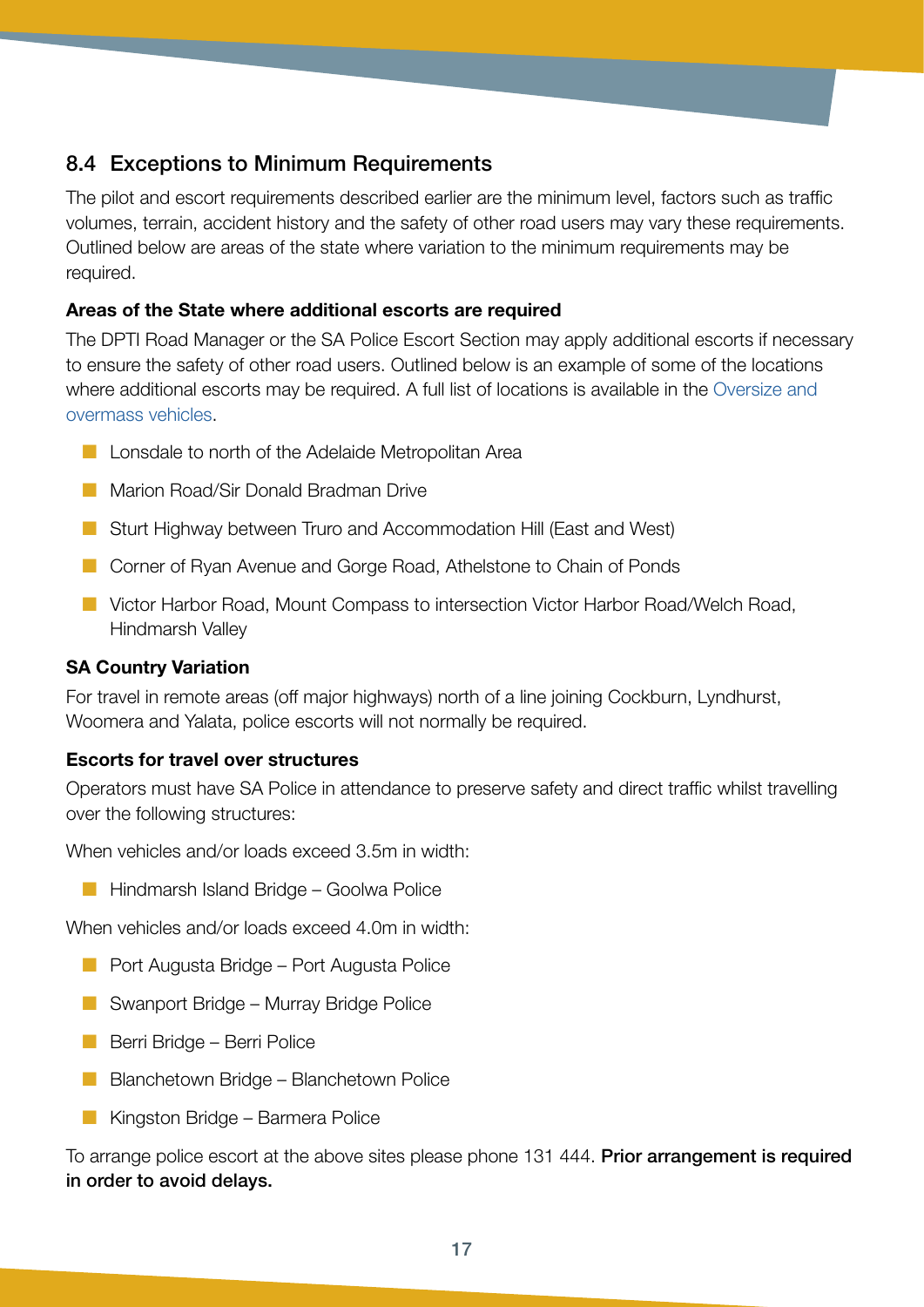# 9. Marshalling Yards

The following areas of the State have been designated as marshalling locations for escorts and oversize vehicles that are required to accompany the load:

#### 9.1 Adelaide Metropolitan Area

- Shea-Oak Log: the parking bay 2.3km south-west of Daveyston Road, Sturt Highway, for vehicles travelling south-west bound into the Adelaide Metropolitan Area.
- **Mount Barker Summit:** the rest area 17km north-west of Callington exit on the South Eastern Freeway, for vehicles travelling west bound into the Adelaide Metropolitan Area.
- Sellicks Hill: the parking bay at the intersection of Main South Road and Country Road, Sellicks Beach, for vehicles travelling to / from the Adelaide Hills Area.
- **E** Currency Creek: the junction of Goolwa Road and Alexandrina Road, Currency Creek.
- Lower Light: the parking bay at Port Wakefield Road, Lower Light, for vehicles travelling south bound into the Adelaide Metropolitan Area.
- **E** Bolivar: for vehicles travelling northbound from the Adelaide Metropolitan Area, the first parking bay north of the Caltex service station on Port Wakefield Road, Bolivar, or for long or high vehicles, the third lane provided 200m north from that point. If northbound loads are exiting onto the Northern Connector exit at Bolivar Road there is no marshalling point.
- **E** Accommodation Hill: the first parking bay east of Truro (approximately 8km) on top of Accommodation Hill, for vehicles travelling south bound towards the Adelaide Metropolitan Area.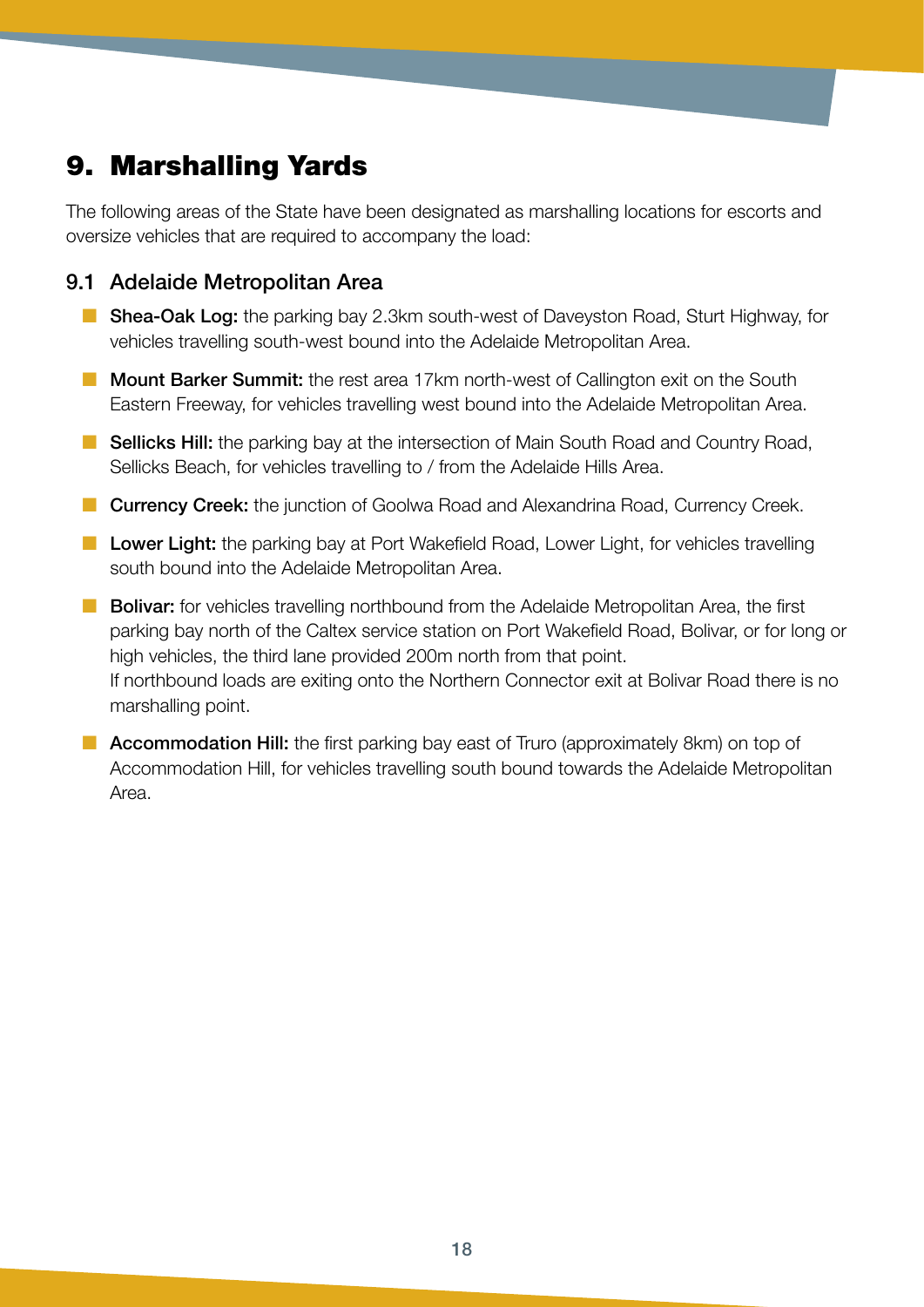## 9.2 Borders

#### **South Australia/Victoria**

- **E** Bordertown/Serviceton
	- Service Station on Western Service Road, off Dukes Highway entering Bordertown; or
	- **Rest area on the Western Highway, Serviceton, Victoria**
- Yamba:
	- **•** Fruit fly inspection point, Sturt Highway, Yamba; or
	- Service Station, Yamba
- Glenburnie/Mount Gambier
	- The truck parking bay 6km on the Victorian side of the border on the Princes Highway, Mumbannar
- Pinnaroo:
	- Service Station on the Mallee Highway, Pinnaroo or Murrayville (Vic) by arrangement

#### **South Australia/Northern Territory**

■ Stuart Highway, Kulgera (the service station or border park)

#### **South Australia/New South Wales**

■ The rest area at the Barrier Highway, Cockburn

#### **South Australia/Western Australia**

■ Opposite the Border Village Service Station on the Eyre Highway

#### **Other locations:**

**Lyndhurst**